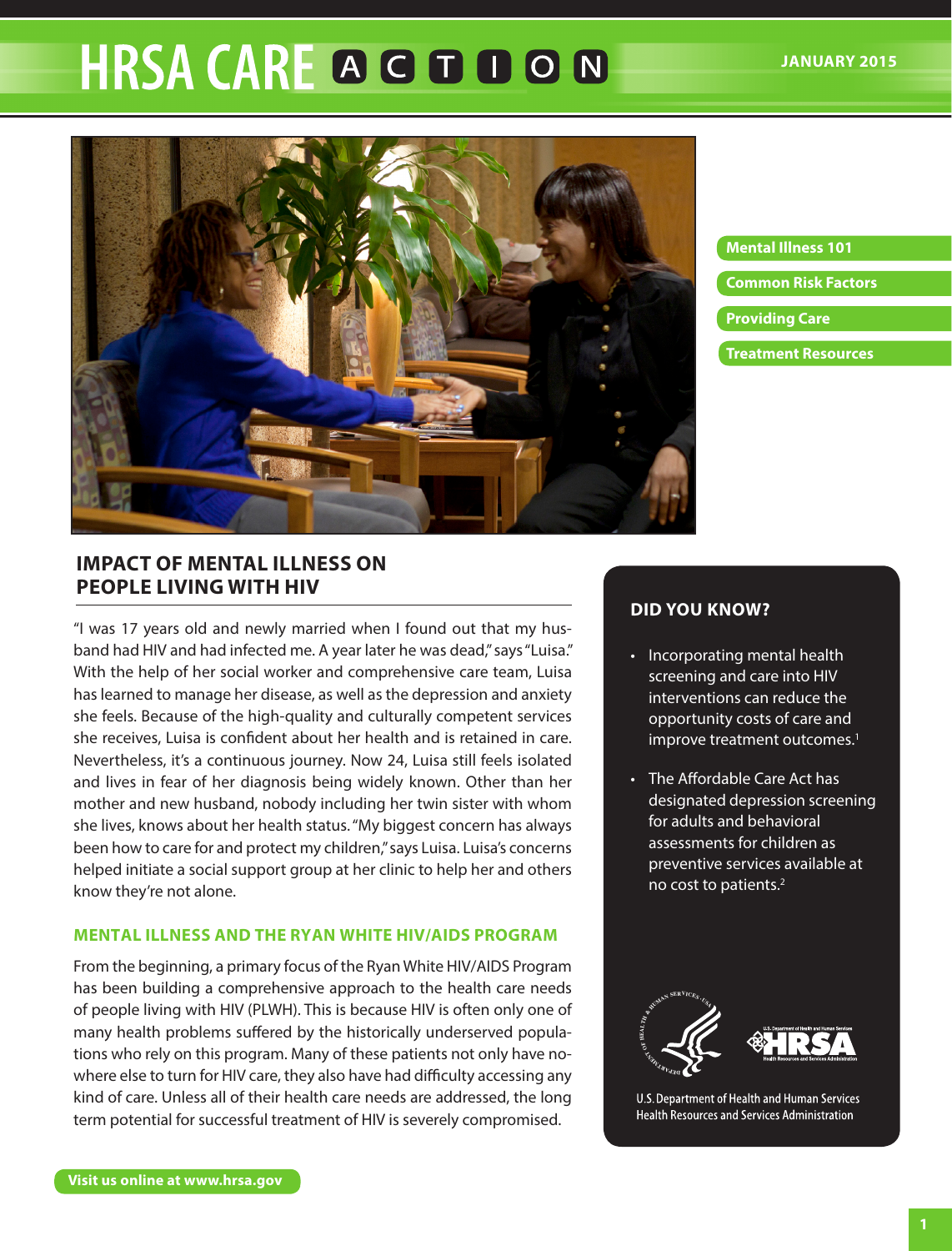## **DIRECTOR'S NOTES**

People living with HIV (PLWH) have higher rates of mental illness than the general public. Too often, mental health conditions go undiagnosed and untreated, which can create barriers to care and cause interruptions in HIV treatment.

While screening tools can go far in identifying mental health conditions and suicidality, social stigmas associated with seeking mental health treatment persist. Addressing such conditions, however, is critical to overall well-being and quality of life for PLWH.

Patients may not have support systems or feel comfortable disclosing anxiety disorders, depression, or other conditions to their network of family and friends. As such, support groups and creating safe, friendly spaces can go far in making patients feel at ease. So too can normalizing the screening process.

Some patients may be high-functioning but triggers of mental distress, such as anniversaries of a trauma, anniversary of one's HIV diagnosis, or recognition of new symptoms or progression of disease can spike a need for care services.

tal health. It is also why we released a recent <u>[newsletter](http://www.hab.hrsa.gov/deliverhivaidscare/hrsacareactionnewsletter.pdf)</u> on HIV-asorders in our recent **[Guide for HIV/AIDS Clinical Care Guide](http://www.hab.hrsa.gov/deliverhivaidscare/2014guide.pdf)**, and The Ryan White HIV/AIDS Program has been — and will continue to be — dedicated to addressing comprehensive care needs. That is why we are dedicating this edition of *HRSA CAREAction* to mensociated neurocognitive disorders, covered neuropsychiatric disincluded performance measures on mental health issues as part of preventive care and treatment. We understand that treating HIV means treating the entire person and that moving patients along the HIV Care Continuum requires that we help remove obstacles to care and treatment and support them along the way.

Laura W. Cheever Associate Administrator for HIV/AIDS, HRSA

#### **HRSA CAREAction**

#### **Publisher**

U.S. Department of Health and Human Services Health Resources and Services Administration, HIV/AIDS Bureau 5600 Fishers Lane, Mail Stop 09SWH03 Rockville, MD 20857 Telephone: 301.443.1993

Prepared for HRSA/HAB by Impact Marketing + Communications

#### Photographs

Cover: University of North Carolina at Chapel Hill Infectious Disease Clinic Guide to Healing program staff member Ethel (left) provides support to clinic patient Tammy (right). Photograph taken for and permission granted to the Health Resources and Services Administration, HIV/AIDS Bureau.

Copies are available to be downloaded at www.hab.hrsa.gov.

This publication lists non-federal resources to provide additional information to consumers. The views and content in those resources have not been formally approved by the U.S. Department of Health and Human Services (HHS). Listing of the resources is not an endorsement by HHS or its components.

**THERE INTERNATION TERFECT (ASSOC)**<br>
Therefore, throughout the 24 years and counting of the HV/AIDS Program, grantees and pro-<br>
In public Too dene, mental heading contents and the completion distinct and the metal the prop the Ryan White HIV/AIDS Program, grantees and providers have worked to address *all* of their patients' health care needs, whether that is accomplished by providing care directly, creating linkage and referral relationships with specialists and other community-based service organizations, or helping clients enroll in insurance and benefits programs for which they are eligible, such as those made available through the Affordable Care Act (ACA). The result is that the Ryan White HIV/AIDS Program is better positioned than ever before to help PLWH access care for any comorbidity that they may encounter.

#### **Mental Illness 101**

Perhaps no comorbidity is more frequent or challenging than mental illness. In general, mental disorders — encompassing a broad range of conditions that include mood, anxiety, and other disorders — are extremely common in the United States. It is estimated that 1 in 4 adult Americans suffer from a diagnosable mental illness during a given year.3,4

A very high proportion of mental illnesses go undiagnosed or unaddressed; some estimates put the percentage as high as  $50\%$ <sup>5</sup> Rates of serious psychological distress are much higher among people living in poverty than in the general population.<sup>6</sup> In addition, African-Americans are more likely to be living with serious psychological distress than non-Hispanic whites and have poorer access to mental health care services.<sup>7,8</sup> The similarities between mental illness and HIV do not stop there. Mental illness carries enormous stigma and remains one of the most challenging barriers to care.

Having a mental disorder is also associated with increased risk for socio-economic and health problems — including HIV. "Mental illness can become an HIV risk factor for people who are emotionally [unstable] and may not be making good decisions for themselves or are in survival mode and just trying to do what they can to get by," explains Jill Egizio, a licensed clinical social worker at the University of Illinois, College of Medicine's Heart of Illinois HIV/AIDS Center in Peoria, IL.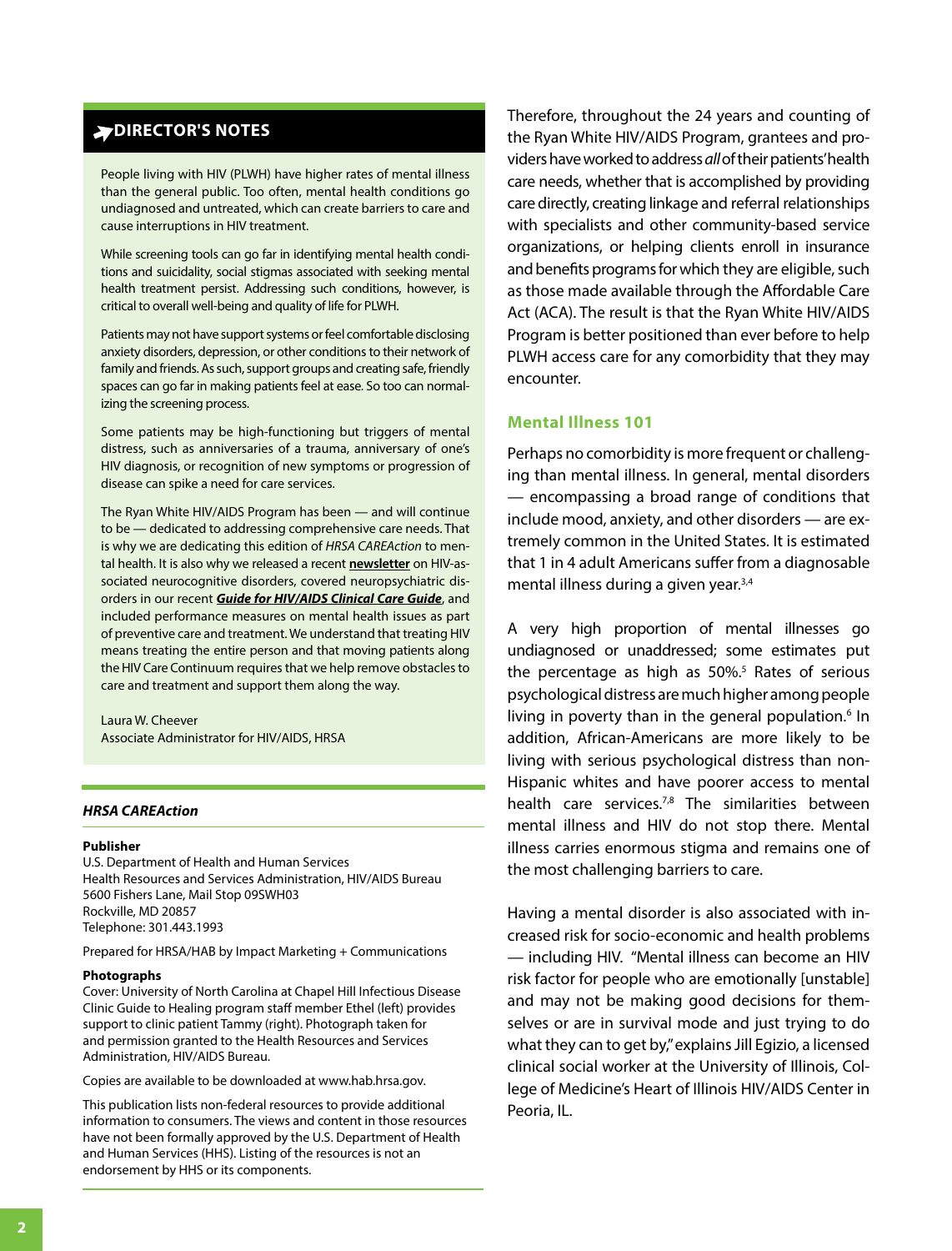# **TABLE 1. COMMON RISK FACTORS FOR MENTAL ILLNESS9**

| <b>Individual Attributes</b> | Low self-esteem<br>$\bullet$<br>Cognitive/emotional immaturity<br>Difficulties in communicating<br>Medical illness/substance abuse                                                           |
|------------------------------|----------------------------------------------------------------------------------------------------------------------------------------------------------------------------------------------|
| <b>Social Circumstances</b>  | Loneliness, bereavement<br>$\bullet$<br>Neglect, family conflict<br>Exposure to violence/abuse<br>Low income and poverty<br>Difficulties or failure at school<br>• Work stress, unemployment |
| <b>Environmental Factors</b> | • Poor access to basic services<br>Injustice and discrimination<br>Social and gender inequalities<br>Exposure to war or disaster<br>٠                                                        |

#### **MENTAL ILLNESS AMONG PLWH**

The same mental disorders that occur in the general population occur among PLWH, but at almost twice the rate, affecting nearly one in every two HIV-positive individuals.10 This is an astounding burden of disease among individuals already at disproportionate risk for a host of health and socioeconomic problems. For example:

- General anxiety disorders are estimated to occur in approximately 16% of PLWH, compared with 2.1% of the general population.<sup>11</sup>
- An estimated 20% to 40% of PLWH will suffer from depression during their lifetime, more than twice the rate of the general population.<sup>12</sup>
- PLWH suffer from HIV-Associated Dementia (HAD) at higher rates than the general population.<sup>13</sup> HIV is a neurotropic virus that directly invades the brain shortly after infection. Both HIV and medications to treat it can affect brain function and cause changes in mood, behavior, and cognitive ability.

The HIV diagnosis itself may cause significant emotional trauma and distress. For some PLWH, even suicide may be considered due to feelings of helplessness, fear of pain, disability, and stigma.14 "There's no way that you can get a diagnosis like HIV and not need ongoing mental health support," says one young adult patient at a Ryan White HIV/AIDS Program clinic in California. "It's an absolutely devastating diagnosis, and every day you have to take a pill is a reminder of that."

In addition to an HIV diagnosis, there are a number of factors that, when present, can further increase risk for mental illness in PLWH. In many cases — substance abuse and stigma are but two examples — these risk factors also pose significant barriers to accessing HIV primary care.

#### **Trauma and Abuse**

American women with HIV are twice as likely to have been the victim of intimate partner violence and five times more likely to have post-traumatic stress disorder (PTSD) compared to national samples of American women.15,16 In addition, approximately 2 out of 5 HIVpositive women reported childhood sexual abuse (39%) and childhood physical abuse (42%), rates twice as high as the national average.<sup>17</sup>

Similar patterns are evident among men and at-risk youth. For example, American men with HIV are also five times as likely to have experienced a sexual assault compared to national averages for men overall.<sup>18,19</sup> In addition, men who have sex with men (MSM) and at-risk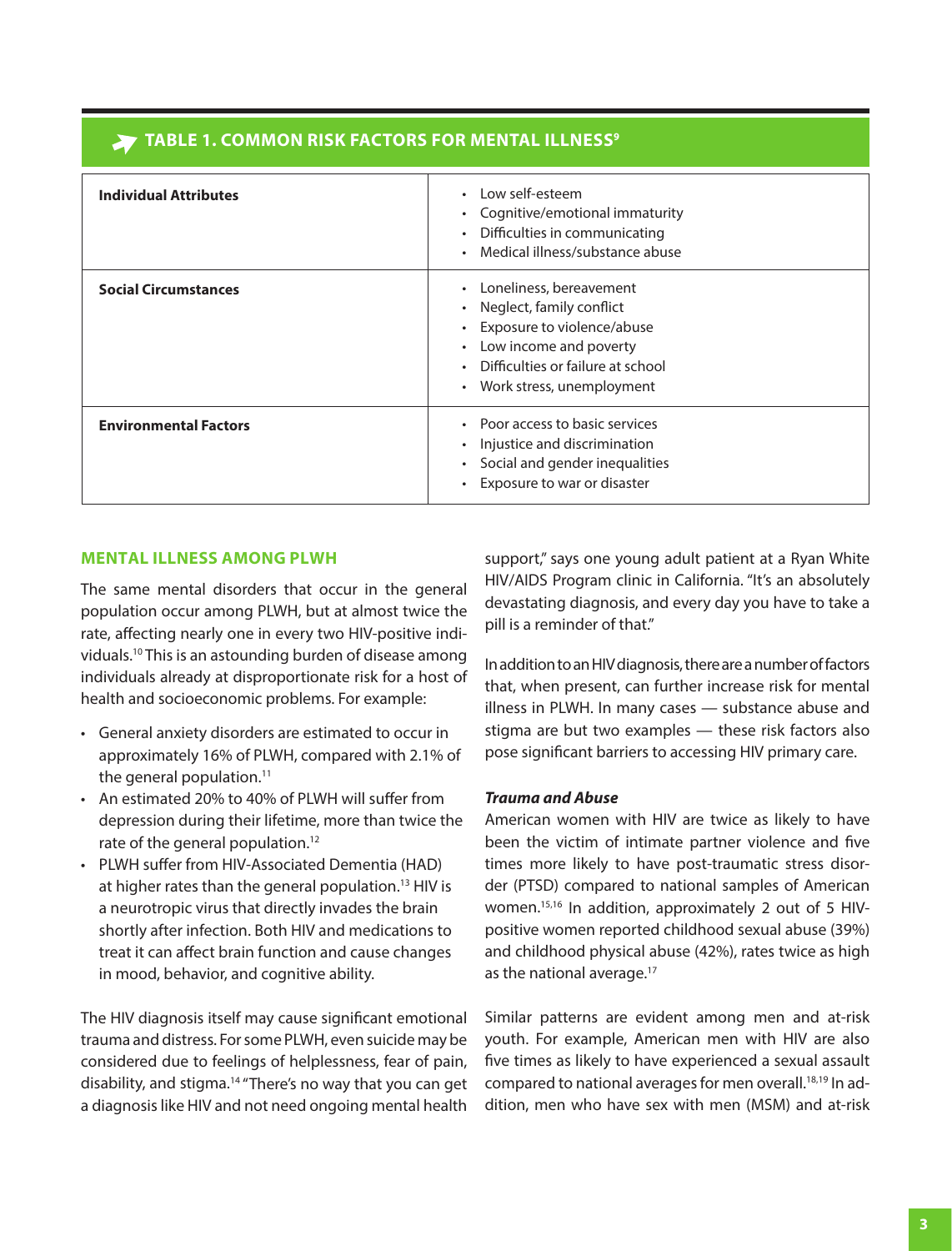# **TABLE 2. MENTAL DISORDERS AMONG PLWH**

| <b>DISORDER</b>                                             | <b>DEFINITION</b>                                                                                                                                                                                                                                                                                                                                                                                                                                                                                                                              |
|-------------------------------------------------------------|------------------------------------------------------------------------------------------------------------------------------------------------------------------------------------------------------------------------------------------------------------------------------------------------------------------------------------------------------------------------------------------------------------------------------------------------------------------------------------------------------------------------------------------------|
| Mood Disorders <sup>20</sup>                                |                                                                                                                                                                                                                                                                                                                                                                                                                                                                                                                                                |
| <b>Major depression</b>                                     | Characterized by a combination of symptoms that interfere with a person's ability to work,<br>sleep, study, eat, and enjoy once-pleasurable activities. Some people may experience only<br>a single episode within their lifetime, but more often a person may have multiple episodes.<br>Low mood may be associated with suicidal thinking, plans, or action.                                                                                                                                                                                 |
| <b>Dysthymia</b>                                            | Characterized by long-term (two years or longer) symptoms that may not be severe enough<br>to disable a person but can prevent normal functioning or feeling well. People with dysthymia<br>may also experience one or more episodes of major depression during their lifetimes.                                                                                                                                                                                                                                                               |
| <b>Bipolar disorder</b>                                     | Also called manic-depressive illness, characterized by cycling mood changes - from<br>extreme highs (i.e., mania) to extreme lows (i.e., depression with or without suicidality) -<br>often with periods of normal mood in between.                                                                                                                                                                                                                                                                                                            |
| <b>Anxiety Disorders</b> <sup>21</sup>                      |                                                                                                                                                                                                                                                                                                                                                                                                                                                                                                                                                |
| <b>Generalized anxiety</b><br>disorder                      | Characterized by chronic anxiety, exaggerated worry, and tension accompanied by a<br>variety of physical symptoms. Symptoms may get better or worse at different times,<br>and often are worse during times of stress.                                                                                                                                                                                                                                                                                                                         |
| <b>Panic disorder</b>                                       | Characterized by sudden and repeated attacks of fear that last for several minutes or<br>longer. A person may also have a strong physical reaction during a panic attack, including<br>a pounding or racing heart, sweating, breathing problems, weakness or dizziness, feeling<br>hot or a cold chill, tingly or numb hands, chest pain, or stomach pain.                                                                                                                                                                                     |
| <b>Post-traumatic stress</b><br>disorder (PTSD)             | PTSD develops after a terrifying ordeal that involved physical harm or the threat of physical<br>harm. PTSD may cause a variety of symptoms that involve re-experiencing the original<br>trauma (in the form of flashbacks, bad dreams, and frightening thoughts), avoidance<br>symptoms, and hyperarousal symptoms. Sometimes people have very serious symptoms<br>that go away after a few weeks. This is called acute stress disorder, or ASD. When symptoms<br>last more than few weeks and become an ongoing problem, they might be PTSD. |
| Other <sup>22-27</sup>                                      |                                                                                                                                                                                                                                                                                                                                                                                                                                                                                                                                                |
| <b>Adjustment disorders</b>                                 | A group of symptoms, such as stress, feeling sad or hopeless, and physical symptoms that<br>can occur after a stressful life event (including diagnosis of illness); symptoms are often<br>severe enough to affect work or social life.                                                                                                                                                                                                                                                                                                        |
| <b>HIV-associated</b><br>neurocognitive<br>disorders (HAND) | Describes a spectrum ranging from mild, asymptomatic neurologic impairment to<br>severe, HIV-associated dementia (HAD). Symptoms of HAND include behavioral changes;<br>difficulties with decision-making, problem solving, concentration, learning, language, and<br>memory; loss of coordination; weakness; and tremors.                                                                                                                                                                                                                     |
| <b>Insomnia</b>                                             | Most often, insomnia is defined by the presence of an individual's report of difficulty<br>with sleep. Thus, the presence of a long sleep latency, frequent nocturnal awakenings,<br>or prolonged periods of wakefulness during the sleep period or even frequent transient<br>arousals are taken as evidence of insomnia.                                                                                                                                                                                                                     |
| Substance use disorder                                      | Abuse or physical or psychological dependence on any substance that is ingested to<br>produce euphoria ("high"), alter one's senses, or otherwise affect functioning.                                                                                                                                                                                                                                                                                                                                                                          |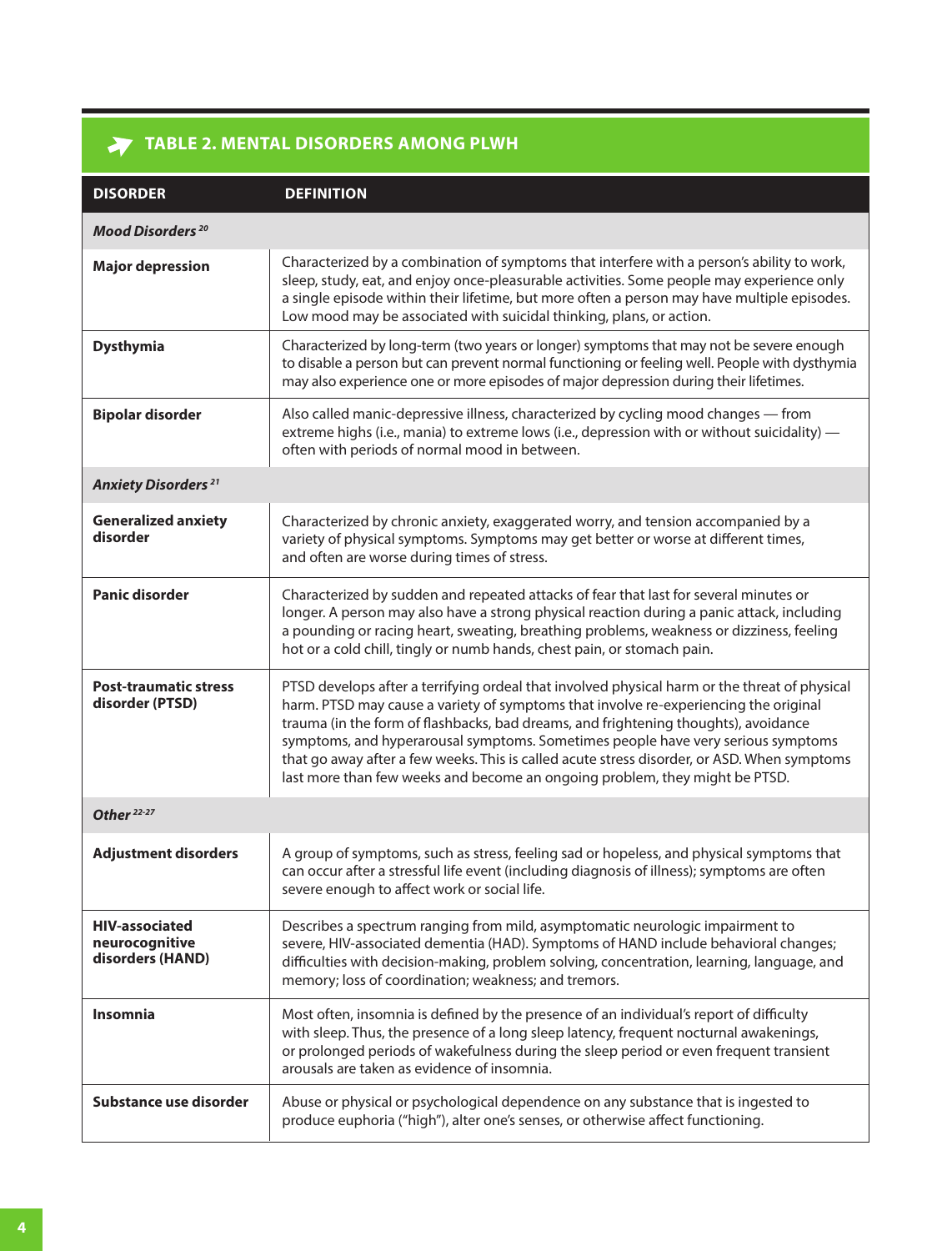youth who have experienced childhood abuse were more likely to engage in risky sexual behavior and be HIV-positive later in life.<sup>28,29</sup>

#### **Substance Abuse**

Substance abuse is associated with increased risk for HIV and of a mental disorder. In 2012, more than 8.4 million Americans reported having co-occurring mental health and substance use disorders.<sup>30</sup> Mental disorders can sometimes lead to alcohol or drug use, as some people with a mental health condition may misuse these substances as a form of self-medication.<sup>31</sup> "With our patients with mental disorders, we see everything from benzodiazepine addition, to alcoholism and misuse of opiates and stimulants," says Dr. Lynn Taylor, assistant professor of medicine, Division of Infectious Diseases at Brown University, and attending physician at the Ryan White HIV/AIDS Program-funded Miriam Hospital in Providence, RI.

#### **Gender Stereotypes**

Even gender can play a role in whether PLWH seek mental health treatment. Studies have shown that men may be less likely to seek treatment for depression, due to a perception that doing so would go against gender norm of "toughness" and autonomy.32 Some public health professionals, however, have been successful in reframing this gender norm to portray seeking help as an act of toughness and taking control of one's life.<sup>33</sup>

#### **Stigma**

Stigma causes suffering and keeps people from accessing care and services, and from staying in care over time. "It's incredible how drastically there have been scientific advances [in treating PLWH], but we haven't come as far in terms of stigma," observes Dr. Taylor. "It's [still] just so frequent to hear patients come into the hospital saying that no one can know what's going on, no family or friends can know that they're in the hospital … there's still an everyday struggle, an everyday burden."

Stigma is an all too familiar foe of PLWH. In addition to HIV stigma, many PLWH have encountered stigma related to sexual orientation, race, gender, and other issues. They may not seek care for a mental disorder out of concern about encountering yet a new form of stigma.

Stigma is often discussed in the context of public stigma — stigma directed by society at an individual or population. Stigma can also originate with close family and friends, which can be even more damaging than broader societal stigma because it can destroy the support network that would otherwise be a valuable aid in the sufferer's recovery. Self-stigma can also be extraordinarily damaging.34 People who experience internalized prejudice feel ashamed of themselves.

#### **Lack of Support from Family and Friends**

The absence of a close support network can impair mental health and general well-being. Stigma is not the only factor that can make family and friends unable or unwilling to care for their HIV-positive loved one; PLWH and their families may be alienated from one another for reasons unrelated to HIV. Whatever the reason, the lack of a close community can be an indicator of increased risk for mental disorders.35

#### **Financial Instability**

Poverty undeniably influences both physical and mental health. From 2005 to 2010, the prevalence of depression among adults 45 to 64 years of age was almost five times as high for those below the poverty level (24%) compared to those at 400% or more of the Federal Poverty Level (5%).36 In 2012, the percentage of adults with any mental illness in the past year was higher among unemployed adults (25.5%) than among those who were employed either part time (19.8%) or full time (15.2%).37

Relatedly, housing instability has been a chronic problem in the fight against HIV. Dr. Taylor adds: "We say housing is health." People who do not have a permanent place to live or who are homeless have higher rates of chronic diseases — including mental health conditions — than the general population does.<sup>38</sup>

#### **Entering/Leaving Criminal Justice System**

Each year, an estimated 1 in 7 PLWH pass through a correctional facility.<sup>39</sup> The prevalence of mental disorders that complicate care and contribute to social marginalization are high among people in corrections. The U.S. Department of Justice estimates that roughly 50% of inmates in prisons and jails have a mental disorder.<sup>40</sup> In addition, estimates of use of illicit substances among incarcerated individuals prior to their entering corrections range from 50 to 70%.<sup>41</sup>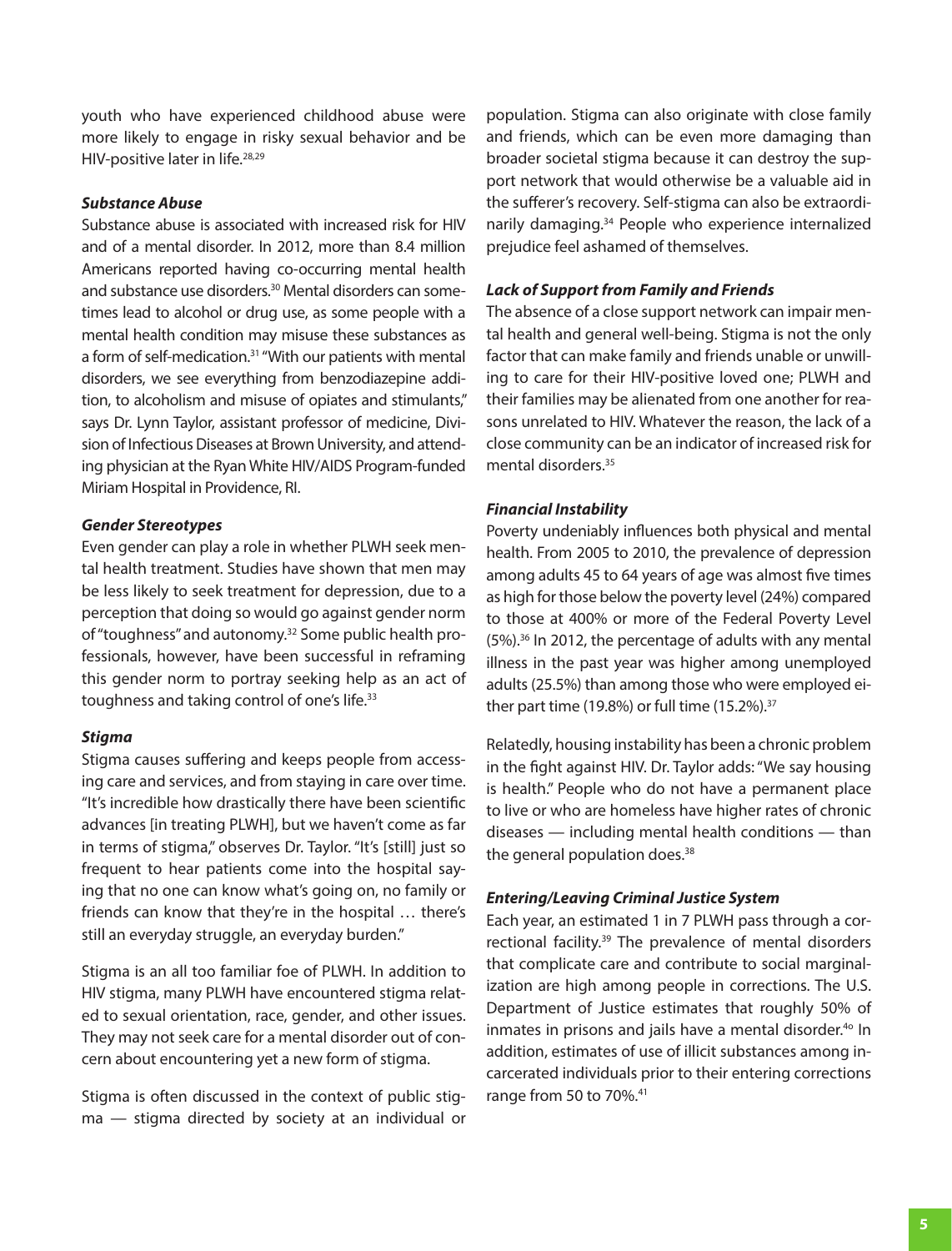# **LINKAGES TO MENTAL HEALTH SERVICES IN JAIL SETTINGS**

The Special Projects of National Significance (SPNS) Program's Enhancing Linkages to HIV Primary Care and Services in Jail Settings (EnhanceLink) Initiative studied innovative methods for linking PLWH who will soon be or have been recently released from jail settings into HIV care and services. While many EnhanceLink study participants had histories of depression, suicidal ideation and attempts, and other kinds of emotional distress, only a few participants had a prior formal mental health diagnosis. This is despite the fact that 54% presented with an Addiction Severity Index (ASI) mental health score of .22 or greater, indicative of severe psychiatric illness.42 To link patients to muchneeded mental health services upon exiting the jail setting, many EnhanceLink grantees provided active referrals to a community partner with counseling services and emphasized the benefits of joining support groups.

Learn more about how to implement the findings and best practices from the EnhanceLink Initiative by visiting the Integrating HIV Innovative Practices (IHIP) Jails Linkages training toolkit on the Health Resources and Services Administration's (HRSA's) TARGET Center: https://careacttarget.org/ihip/jails.

#### **IMPROVING MENTAL HEALTH CARE FOR PLWH**

There are indications that the need for mental health care is expanding among PLWH, and some experts are attributing the increase at least in part to the fact that PLWHs are living much longer lives than they once were. Many steps have been taken within the Health Resources and Services Administration (HRSA) and within the HIV/ AIDS Bureau (HAB) to improve access to mental health services for PLWH.

#### **Treatment Resources**

Section 8 of HAB's 2014 Guide for *HIV/AIDS Clinical Care* (www.hab.hrsa.gov/deliverhivaidscare/2014guide.pdf ) defines and provides clinical information about several

mental disorders most common among PLWH. These disorders include mood and anxiety disorders, as well as insomnia, suicide risk, and HIV-associated neurocognitive disorders. The guide notes that "HIV is a neurotropic virus that directly invades the brain shortly after infection" and may cause cognitive, behavioral, and motor difficulties.<sup>43</sup> Read more about neurocognitive disorders in the July 2014 issue of *HRSA CAREAction* at hab.hrsa.gov/deliverhivaidscare/hrsacareactionnewsletter.pdf.

In addition, comprehensive Health and Human Services (HHS) guidelines on the use of antiretroviral agents in HIV-1-infected adults and adolescents are available at http://aidsinfo.nih.gov/guidelines.

#### **Mental Health Screening and Diagnosis**

Incorporating mental health screening and care into HIV interventions can improve overall treatment outcomes.<sup>44</sup> At the College of Medicine's Heart of Illinois HIV/AIDS Center, the nursing assessment includes mental health and substance abuse screening at each patient's first visit. "Our gold standard would be that every patient meets with a mental health counselor to make that connection, to even provide a kind of overview of the services and do some myth-busting about counseling," says Dr. Egizio. "There are a lot of people that shy away from that because they don't want to be labeled crazy or have people think that they can't handle their problems. Sometimes the face-to-face meeting can help soften that a bit."

At the Inova Juniper Program (IJP), a full-service HIV care provider with multiple sites in Northern Virginia, all new patients meet with a clinical social worker for a comprehensive psychosocial assessment that includes a dementia/depression screen. "We do that to see where they are at and what their needs are. Everyone walking in the door, we offer services to," says Cathy Bottrell, one of IJP's clinical managers. Each site has a mental health therapist who is dually trained to provide substance abuse counseling.

"Everyone gets that first initial part of the service, and we do have a lot of patients who receive mental health services on an ongoing basis," explains Bottrell. "Many times, it might just be if they are newly diagnosed, just to help them get through that process or even just talking with them in regards to adherence. We deal with a lot of anxiety, a lot of adjustment disorder, some patients have panic attacks. I think we really do see that HIV impacts patients' mental health."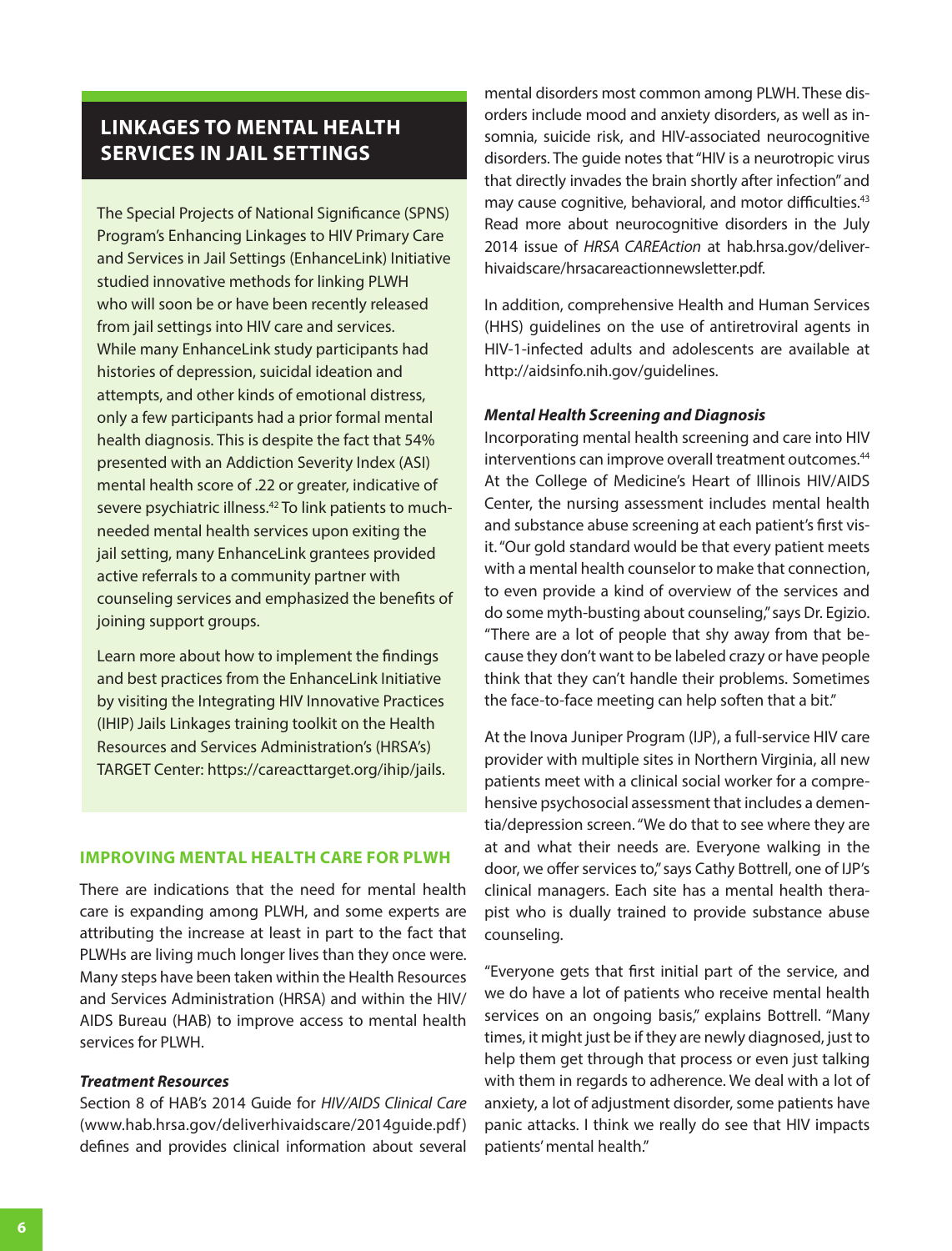IJP's comprehensive approach to mental health includes touching base with patients who have previously opted out of mental health services. "Every year, we check in with patients and offer services again. Because things change, so it can't be a one-time thing. We are there if they need it at any point."

Mental disorders are diagnosed based on the American Psychiatric Association's *Diagnostic and Statistical Manual of Mental Disorders, Fifth edition (DSM-5)*, available at www.dsm5.org/Pages/Default.aspx. However, diagnosing a mental illness is complex, and in PLWH, the process is complicated by HIV symptoms and side effects of HIV medications, which can often mirror those of common mental illnesses such as depression. These may include pervasive fatigue, loss of appetite, weight loss, confusion, nightmares, and nervousness.<sup>45</sup> In order to assess whether symptoms are depression-related, providers should ask their patients if they have experienced a loss of interest in activities that used to be pleasurable, as this is more likely caused by depression.<sup>46</sup> Note: HRSA's *Guide for HIV/AIDS Clinical Care* referenced above also offers screening guidelines that employ the SOAP (subjective, objective, assessment, plan) methodology.<sup>47</sup> The HHS Treatment Guidelines, also referenced previously, provide critical information about the impact of mental health on treatment.

#### **Performance Measures**

Underscoring HRSA's commitment to mental health care are new HRSA/HAB performance measures recommending that Ryan White HIV/AIDS Program providers screen all adolescent and adult patients for depression and develop a follow-up treatment plan if a patient's screen is positive.48 This follow-up plan should include one or more of the following:

- Additional evaluation for depression
- Suicide risk assessment
- Referral to a practitioner who is qualified to diagnose and treat depression, pharmacological interventions, and other interventions or follow-up for the diagnosis or treatment of depression.<sup>49</sup>

As part of preventive care and screening for PLWH, HAB performance measures require the use of a normalized and validated depression screening tool developed for the patient population in which it is being utilized. According to those performance measures, examples of available depression screening tools include but are not limited to the following:<sup>50</sup>

#### **Adolescent Screening Tools (patients 12 to 17 years of age)**

- Patient Health Questionnaire for Adolescents (PHQ‐A)
- Beck Depression Inventory-Primary Care Version (BDI-PC)
- Mood Feeling Questionnaire, Center for Epidemiologic Studies Depression Scale (CES-D)
- PRIME MD-PHO2

#### **Adult Screening Tools (patients 18 years of age and older)**

- Patient Health Questionnaire (PHQ9)
- Beck Depression Inventory (BDI or BDI-II)
- Center for Epidemiologic Studies Depression Scale (CES-D)
- Depression Scale (DEPS)
- Duke Anxiety-Depression Scale (DADS)
- Geriatric Depression Scale (SDS)
- Cornell Scale Screening
- PRIME MD-PHQ2.

Visit the Substance Abuse and Mental Health Services Administration (SAMHSA)-HRSA Center for Integrated Solutions for more information about these and other [depression screening tools: www.integration.samhsa.](www.integration.samhsa.gov/clinical-practice/screening-tools) gov/clinical-practice/screening-tools.

While regular mental health screening is required as a HAB performance measure, clients may also benefit from toxicology screening. Many Ryan White HIV/AIDS Program providers also stress these benefits. In screening for substance abuse, clients may not wish to admit to the use of illegal or other substances that can interfere with their care. Supports and treatment may be accessible through the physician or comprehensive care team to provide substance abuse treatment, early substance abuse interventions, supports such as 12-Step programs, or peer support counselors with the clinic. A positive toxicology screen provides an opportunity for further assessment and support.

"Many people only think of toxicology screenings as punitive," says Dr. Timothy Flanigan, also of Miriam Hospital, but it is part of routine care for his team. "You can't expect patients who have anxiety disorders or depression and are intermittently using cocaine to admit that to you. It's important to prompt the discussion based on a positive toxicology screen," he explains. "Likewise, if they had used cocaine in the past and their toxicology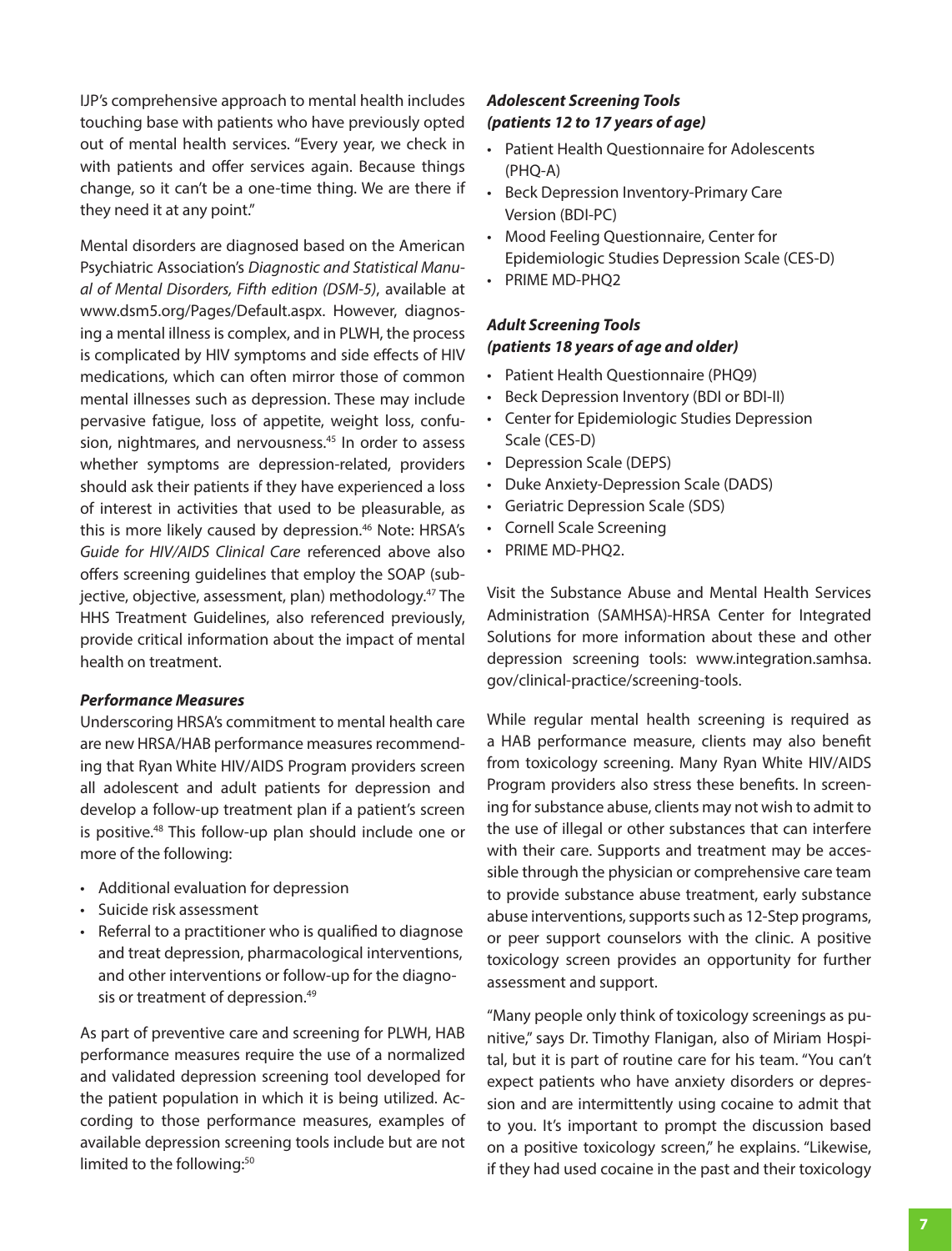screens are negative, that's a good reason to encourage them and give them positive reinforcement."

#### **A Comprehensive Approach**

Case managers, psychologists, therapists, psychiatrists, and general medical providers may all contribute to mental health care for PLWH. Some clinics may have the staff resources to address most of the mental health needs of their clients. Others may not. Referral networks are critical for filling the gap.

At Miriam Hospital, patients benefit from excellent medical care and Ryan White-funded case managers as well as counselors on site that can be used for an intervention, but they also make referrals to substance abuse treatment, as well as 12-Step programs, in the local area. Common mental disorders such as depression and anxiety are treated by Miriam Hospital's primary care providers and for more complex psychiatric needs, a psychiatrist is brought in to provide care. "We don't really have a fullservice, one-stop clinic," says Dr. Flanigan, "but we do have a one-stop-shop philosophy."

IJP in Northern Virginia is able to link patients to services very quickly. "A lot of times, what will happen, which is key to the multidisciplinary team, is that a patient will be seeing their provider and they will talk about their mental health needs and the provider can link them to inhouse services right away. They can even check with the social worker immediately and if they have an opening, they can talk about it that day," says Bottrell.

#### **ACA Mental Health Care Expansion**

The Affordable Care Act (ACA) expands mental health and substance use disorder coverage for an estimated 62 million Americans.<sup>51</sup> Through the ACA, health insurance plans available through insurance marketplaces are required to cover mental health and substance use disorder services as an essential health benefit. The Mental Health Parity and Addiction Equity Act has also required insurance plans to include coverage for mental health and substance use conditions that compares to coverage provided for medical and surgical procedures. Depression screening for adults and behavioral assessments for children are included in preventive care services and are covered at no cost to the patient. In addition, the ACA has ensured that most insurance companies cannot deny or charge you more for coverage due to pre-existing mental illnesses. More information about the federal government's efforts to improve mental health can be found on www.mentalhealth.gov.

*Talking about your mental health concerns and having anxiety and depression is a difficult thing to talk with a stranger about … [but] over time, patients build a trusting relationship with their providers … [and] when they are finally ready, they don't have to go somewhere else. It's all right here. That's the impact of a one-stop shop."* 

— Cathy Bottrell, Clinical Manager, Inova Juniper Program, Northern Virginia

#### **MEETING A PROFOUND NEED**

With so many PLWH experiencing some sort of mental disorder today, there is a profound need for the kind of comprehensive support and care that Ryan White HIV/AIDS Program providers offer. Many patients face multiple risk factors that can compromise their mental health and make it more difficult for them to receive the HIV care they must have to lead healthier lives. What's more, dual stigma surrounding HIV and mental illness continues to be one of the biggest barriers, compounding suffering and increasing the sense of isolation that many PLWH may feel.

The response to this tremendous need starts with increased screening for mental disorders, and HAB performance measures and tools are designed to facilitate this process and encourage follow-up care. Indeed, comprehensive care that includes mental health is a critical part of the Ryan White HIV/AIDS Program, whether that care is provided on site or through referrals.

Mental health can provide tremendous benefits to overall health. For PLWH, these benefits may be even more pronounced, as care has been shown to reduce HIV risk behavior and increase engagement in care.<sup>52-54</sup> Thus, improving mental health for PLWH can do more than improve quality of life. It helps build a long life, too.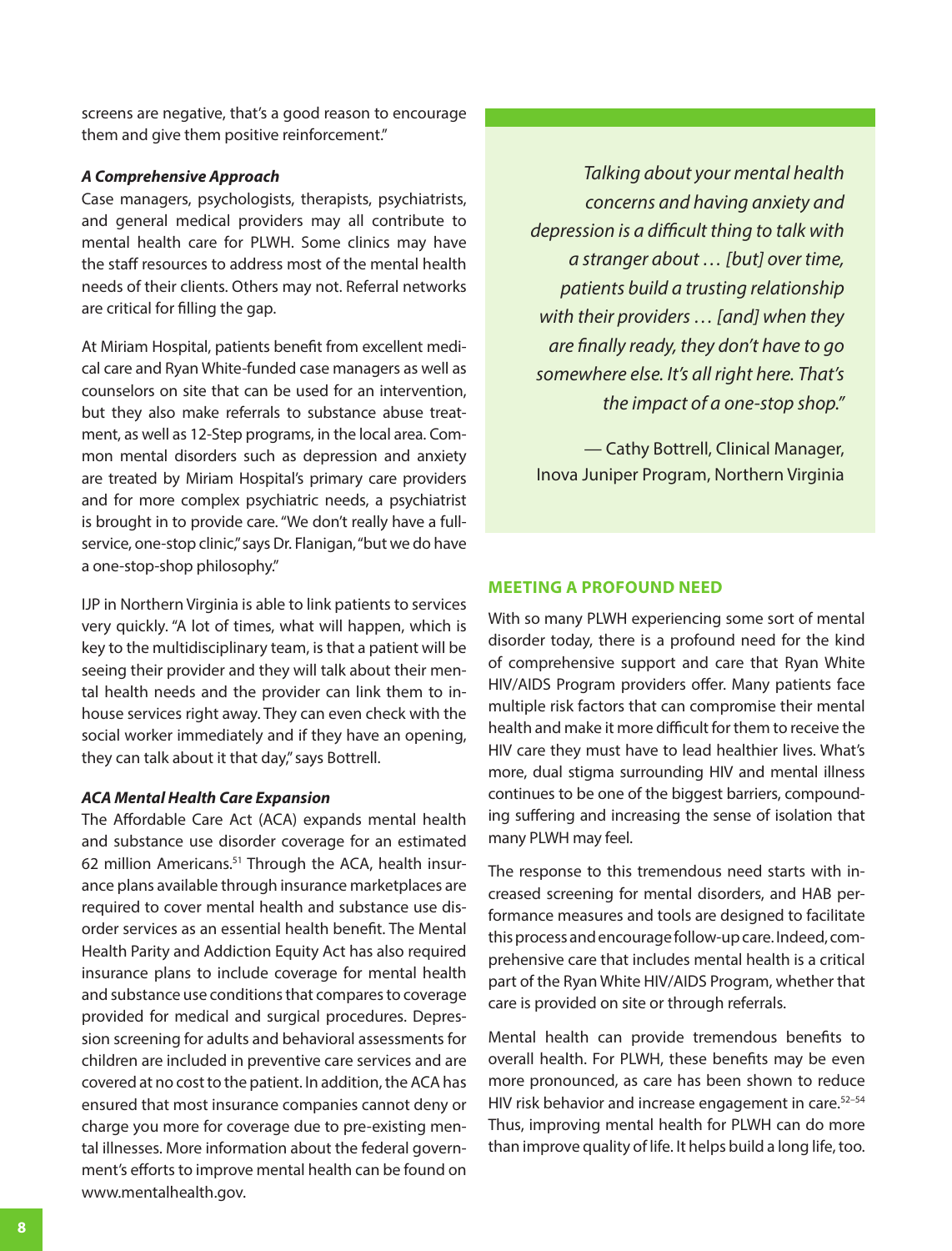#### **ONLINE RESOURCES**

#### **National Institute of Mental Health**

<www.nimh.nih.gov>

#### **AIDS.gov, Mental Health**

<http://aids.gov/hiv-aids-basics/staying-healthy-with-hiv-aids/taking-care-of-yourself/mental-health/>

#### **Department of Health and Human Services, MentalHealth.gov**

<www.mentalhealth.gov>

#### **SAMHSA-HRSA Center for Integrated Solutions, Screening Tools**

<www.integration.samhsa.gov/clinical-practice/screening-tools>

# **American Psychological Association, HIV Office for Psychology Education (HOPE) Program**

[www.apa.org/pi/aids/programs/hope/index.aspx.](www.apa.org/pi/aids/programs/hope/index.aspx) 

#### **Agency for Healthcare Research and Quality (AHRQ);**

**The Academy for Integrating Behavioral Health and Primary Care** <http://integrationacademy.ahrq.gov/evaluationtools>

#### **U.S. Department of Veterans Affair , HIV/AIDS**

<www.hiv.va.gov/index.asp>

#### **Housing Opportunities for Persons with AIDS (HOPWA)**

<www.hudexchange.info/hopwa>

# **REFERENCES**

- 1 Kaaya S, Eustache E, Lapidos-Salaiz I, et al. Grand challenges: improving HIV treatment outcomes by integrating interventions for co-morbid mental illness. *PLOS Medicine*. May 2013. *PLoS Med.* 10(5): e1001447.
- <sup>2</sup> Mentalhealth.gov. Health insurance and mental health services. [\(n.d.\) Available at: www.mentalhealth.gov/get-help/health](http://www.mentalhealth.gov/get-help/health-insurance/)insurance/. Accessed July 2014.
- 3 Kessler RC, Chiu WT, Demler O, Walters EE. Prevalence, severity, and comorbidity of twelve-month DSM-IV disorders in the National Comorbidity Survey Replication (NCS-R). *Archives of General Psychiatry*, 2005 Jun;62(6):617-27.
- 4 National Institutes of Health (NIH), National Institute of Mental Health (NIMH). (n.d.) Any mental illness among adults. Available [at: www.nimh.nih.gov/health/statistics/prevalence/any-mental](www.nimh.nih.gov/health/statistics/prevalence/any-mental-illness-ami-among-adults.shtml)illness-ami-among-adults.shtml. Accessed March 2014.
- <sup>5</sup> Treatment Advocacy Center. Eliminating barriers to the treatment [of mental illness. Available at: www.treatmentadvocacycenter.](www.treatmentadvocacycenter.org/problem/fast-facts-) org/problem/fast-facts- Accessed July 2014.
- 6 Centers for Disease Control and Prevention (CDC). Health United [States, 2011, page 38. 2012. Available at: www.cdc.gov/nchs/](http://www.cdc.gov/nchs/data/hus/hus11.pdf) data/hus/hus11.pdf. Accessed July 2014.
- U.S. Department of Health and Human Services (HHS), Office of the Surgeon General. Mental health: culture, race, and ethnicity.

2001. Available at: www.ncbi.nlm.nih.gov/books/NBK44251/. Accessed July 2014.

- 8 HHS, Office of Minority Health. "Mental Health Data/Statistics." [Available at: http://minorityhealth.hhs.gov/omh/browse.](http://minorityhealth.hhs.gov/omh/browse.aspx?lvl=4&lvlid=24) aspx?lvl=4&lvlid=24. Accessed July 2014.
- 9 WHO. Risks to mental health: an overview of vulnerabilities and risk factors. August 27, 2012. Available at: www.who.int/ [mental\\_health/mhgap/risks\\_to\\_mental\\_health\\_EN\\_27\\_08\\_12.pdf.](http://www.who.int/mental_health/mhgap/risks_to_mental_health_EN_27_08_12.pdf)  Accessed July 2014.
- 10 APA, 2005a.
- <sup>11</sup> American Psychiatric Association (APA). HIV mental health treatment issues: HIV and anxiety. (n.d.)b. Available at www. [psychiatry.org/practice/professional-interests/hiv-psychiatry/](www.psychiatry.org/practice/professional-interests/hiv-psychiatry/physician-resources-publications) physician-resources-publications. Accessed July 2014.
- <sup>12</sup> U.S. Department of Veterans Affairs (VA). Depression: primary care of veterans with HIV, neurology, psychiatry, and pain. October 28, [2011. Available at: www.hiv.va.gov/provider/manual-primary-care/](http://www.hiv.va.gov/provider/manual-primary-care/depression.asp) depression.asp. Accessed July 2014.
- 13 APA, (n.d.)b
- <sup>14</sup> Siegel K, Meyer IH. Hope and resilience in suicide ideation and behavior of gay and bisexual men following notification of HIV infection. *AIDS Educ Prev* 1999;11:53–64.